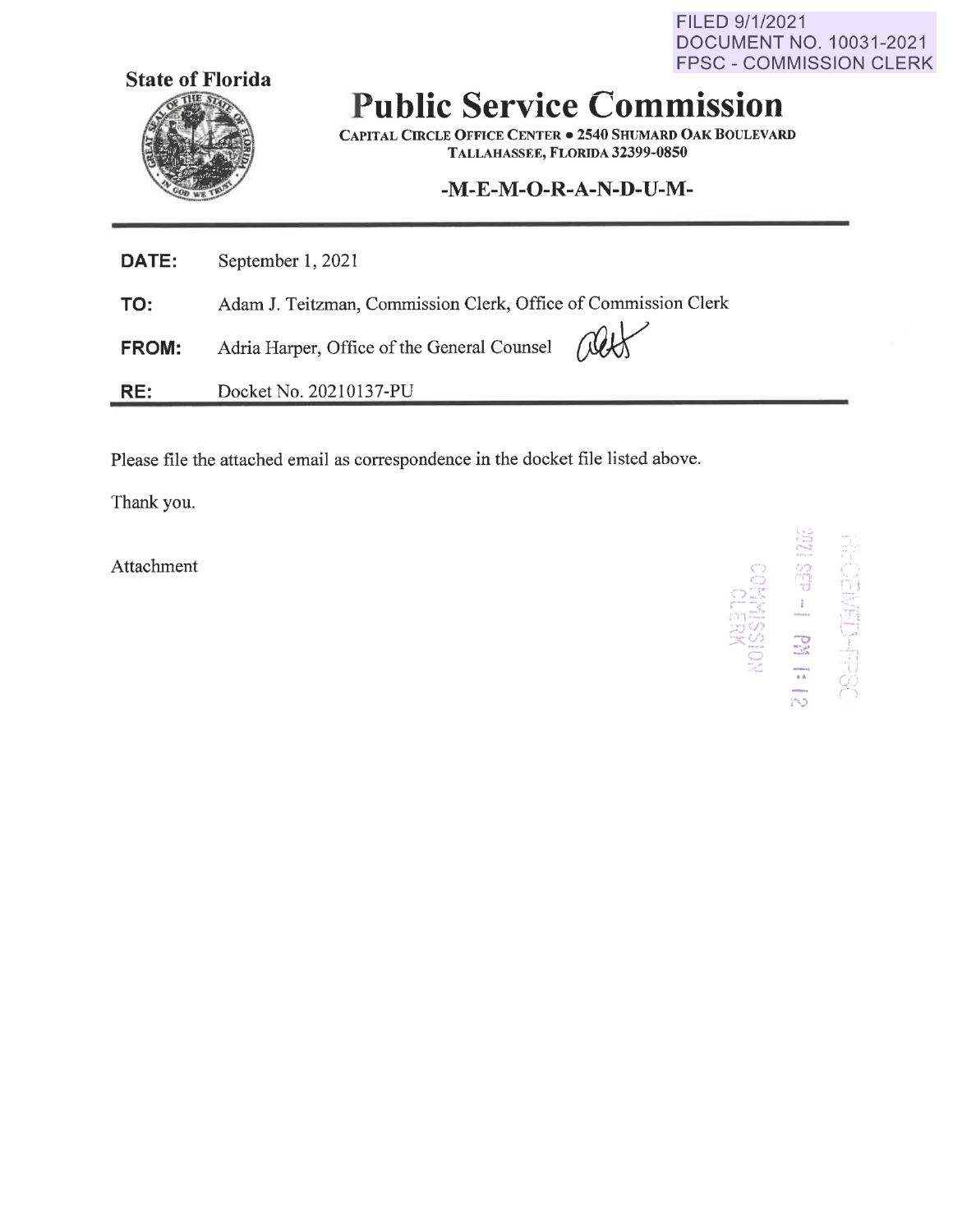## **Adria Harper**

| From:    | John Herron <johnherron@me.com></johnherron@me.com>                       |
|----------|---------------------------------------------------------------------------|
| Sent:    | Wednesday, September 01, 2021 8:58 AM                                     |
| To:      | Office of Chairman Clark; Adria Harper; Kathryn Cowdery                   |
| Subject: | Docket No. 20210137-PU, Proposed Adoption of Rule 25-18.010, F.A.C., Pole |
|          | Attachment Complaints                                                     |

### John Herron

1900 East La Rua Street

Pensacola, FL 32501

September 1, 2021

#### Florida Public Service Commission

Commissioner Chairman Gary F. Clark

2540 Shumard Oak Boulevard

Tallahassee, FL 32399-0850

Commissioner Chairman Gary F. Clark, at Commissioner.Clark@psc.state.fl.us

Adria Harper, at aharper@psc.state.fl.us

Kathryn G.W. Cowdery, at kcowdery@psc.state.fl.us

U.S. MAIL and EMAIL

Re: Docket No. 20210137-PU, Proposed Adoption of Rule 25-18.010, F.A.C., Pole Attachment Complaints Dear Chairman Clark:

In Pensacola, many 5G and 4G/5G wireless facility attachments are being installed in front of residential homes without any notice to residents. Often, these installments are near homes potentially eligible for the National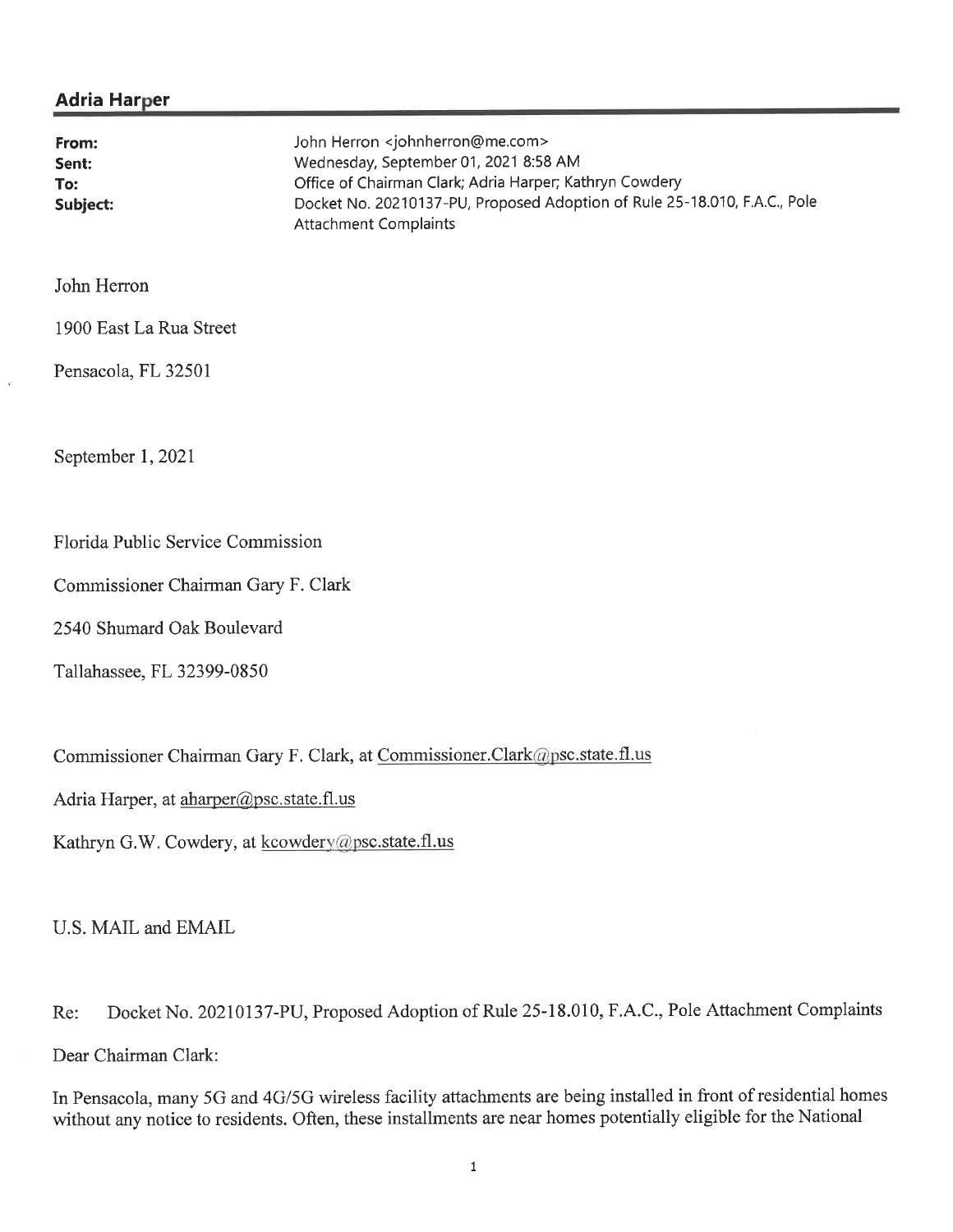Historic Registry of Places and near environmentally sensitive areas where migratory birds and other sensitive species nest.

In United Keetoowah Band of Cherokee Indians in Okla., et al. v. FCC, 933 F.3d 728 (D.C. Cir. 2019), the D.C. Circuit Court of appeals addressed 'small cells' like those being installed in Pensacola. The Court rejected representations that 'small cells' are "primarily pizza-box sized" antennas and radiate like "Wi-Fi routers", and reasoned: "small cells are typically mounted on much bigger structures .... That makes them crucially different from the consumer signal boosters and Wi-Fi routers to which the FCC compares them."

I respectfully ask the Florida Public Service Commission to include pole attachment complaint provisions that allow complaints from consumers, nearby property owners, Florida residents and/or consumers, and allow for environmental challenges including Environmental Assessments and all other appropriate environmental reviews, as prescribed by the National Environmental Policy Act of 1969, 42 U.S.C. *§§* 4321 et seq. (''NEPA"). Second, I ask the Florida Public Service Commission to allow for historic review and all other appropriate review challenges as prescribed by the National Historic Preservation Act of 1966, 54 U.S.C. §§ 300101 et seq. ("NHPA"). Third, I ask the Florida Public Service Commission to allow for challenges when municipal pole attachment applications are incomplete.

At today's Workshop, please consider the following:

- Allow Florida residents and citizens to file complaints.
- Ensure collocation agreements are readily available to the public and conspicuously published on municipal websites where the poles are constructed in public rights-of-way.
- Establish and appropriate burden of proof for residents for environmental or historical complaints to be considered, a requirement to show substantial evidence of nature or wildlife sensitivities to warrant environmental impact analysis, or substantial evidence of potential eligibility for national historic registration eligibility.
- Establish proper threshold for what constitutes a "substantial change", and minimize exceptions. Establish the meaning of the term in a way that exerts the full local authority available on behalf of local citizens and residents, and thwarts attempts to undermine local authority by reinterpreting the term and changing regulatory interpretations to further limit local government control. *(i.e.,* FCC Docket 19-250).
- Ensure early notice to citizens and residents who reside within 250 feet of proposed attachments when pole attachments are planned, at the earliest moment - when interests are expressed by to allow sufficient time for citizens to analyze planned attachments.
- Consider D.C. Circuit Court of Appeals Decision in Environmental Health Trust, et al. v. FCC, USCA Case No. 20-1025.
- Require WARNING, CAUTION or NOTICE signage for attachments, as appropriate, whenever FCC radiofrequency emissions standards at the emitters are exceeded at any distance from the emitters to warn those not trained in safety and mitigation measures. Provisions should favor warning signs, rather than caution or notice signs, and are justified under the precautionary principle. Signs should be conspicuously displayed.
- Require a certified non-interference statements certifying antennas will not unnecessarily interfere with customary transmission or reception of radio, television and services enjoyed by nearby residences.

Thank you for considering my public input.

Sincerely,

John Herron